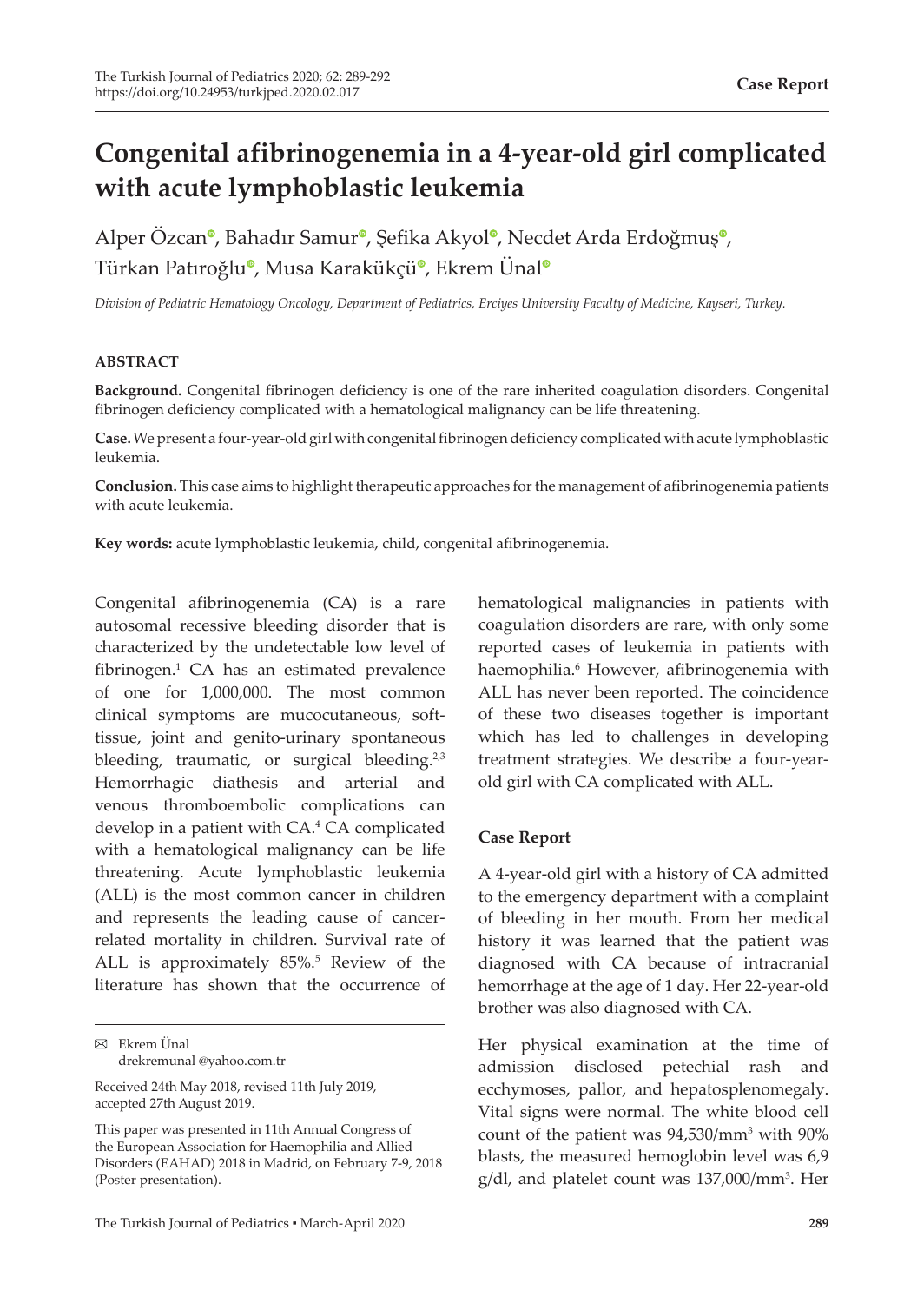complete metabolic panel was normal except for an LDH of 440 u/L (135-225 u/L). Peripheral smear examination showed presence of 90% blasts which were bigger than lymphocytes with high nuclear-cytoplasmic ratio, moderate amount of cytoplasm, round to oval nucleus, fine chromatin and 0-1 nucleoli. Red blood cells were predominantly normocytic normochromic. Platelets were reduced. Bone marrow examination showed 85%  $\text{L}_\text{i}$ -type blasts which were smaller and twice the diameter of a red cell, high nuclear cytoplasmic ratio, regular shape of nucleus and some small nucleoli.

Immunophenotypical analyses showed that blasts were positive for CD19, CD10, CD38, CD58, CD79a, HLA-DR but were negative for myeloid markers. Flow cytometry findings were compatible with ALL. In addition, karyotypical analyses of peripheral blood, and bone marrow aspiration revealed no abnormalities. Cytogenetic analysis was normal. The cerebrospinal fluid examination showed no blasts. She received intensive chemotherapy for intermediate risk group ALL according to the Berlin-Frankfurt-Munich ALLIC 2009 protocol.

The Prothrombin time (PT)>100 (10-14 second), activated partial thromboplastin time (aPTT)>120 (25-36 second), International Normalized Ratio (INR)>10 were prolonged; fibrinogen level was not detectable. D dimer 190 (0-550 µg/L), antithrombin III 99.7% (83- 118%) levels were in normal ratio. Levelsof fibrinogen and platelets count were influenced by her malignancy and chemotherapeutic treatment. Fibrinogen replacement therapy was given before the invasive procedures such as bone marrow aspiration, lumbar puncture, catheter insertion and removal. The target level of fibrinogen was 100 mg/dL. Thrombocyte suspension was given to the patient during active bleeding and before invasive procedures (platelet count <50,000/μL).

The bone marrow evaluations of  $15<sup>th</sup>-33<sup>rd</sup>$ day were found to be in remission. As paradox arterial and venous thromboembolic complications can develop in patients with CA, low-molecular-weight heparin (enoxaparin sodium) injection, 1 mg/day, was started for the prophylaxis of thromboembolic complications of CA during the chemotherapy regimen. During the treatment protocol the patient's fibrinogen levels, hemogram, PT, aPTT, antifactorXa tests were evaluated not just during symptomatic times of bleeding and before invasive proceduresandthey were also checked periodically 2 times each week.

Finally, the patient finished the induction, consolidation, re-induction, and the continuation parts of the ALLIC 2009 protocol without any complications related to CA. During follow-up laboratory results revealed thePT>100 (10-14 second), PTT >150 (25-36 second), INR>5 were prolonged; D dimer 300 (0-550 µg/L), antithrombin III 90% (83- 118%) levels were in normal ratio. Fibrinogen level was 99 (180-350 mg/dl). Fibrinogen level waselevated as the patient receivedfibrinojen concentrate before the catheter removal during the continuation therapy. Peripheral blood counts returned to normal she remained in clinical and laboratory remission without any bleeding diathesis symptoms or thrombosis. Written consent was obtained from the family for the publication of this case report.

## **Discussion**

CA is a rare autosomal recessive disorder. Intracranial hemorrhage is a common site of bleeding in children with CA. CA may manifest as a neonatal intracranial hemorrhage due to traumatic delivery.<sup>1</sup> There are some challenges in management of the patients with CA resulting from both bleeding and thromboembolic complications.<sup>2</sup> This twofaced problem may be harder in patients with hematological malignancies. In the English and Turkish medical literature cases of acute childhood leukemia in a patient with hemophilia, von Willebrand syndrome were reported. To the best of our knowledge, this is the first reported case of ALL in patient with CA. It is important to show how to manage the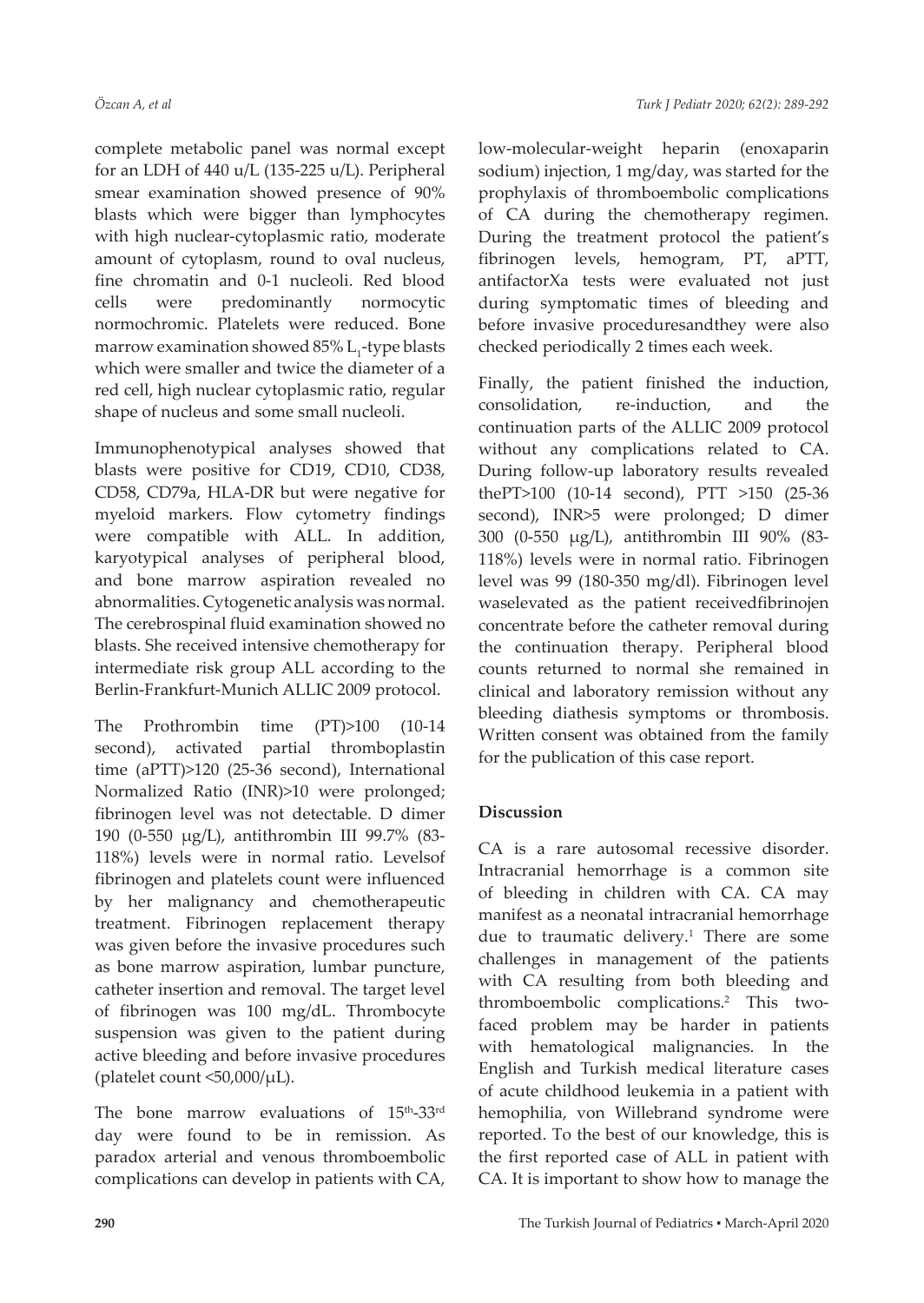issues with the bleeding complications related to CA and acute leukemia.<sup>3-6</sup> In addition, the platelet numbers, and functions and factor levels that may also be affected by the ALL treatment. Thrombocytopenia can exacerbate the bleeding complications of CA; so when platelet transfusion is required the platelet count should be kept relatively higher than leukemic children without CA. Leukemic children with CA may require frequent platelet transfusions, and plasma derived fibrinogen concentrate. Children with CA complicated with acute leukemia may have long-term abnormalities such as inhibitor development from higher factor concentrate usage like hemophiliac patients. In addition the increased frequent of usage of blood products may result in increased adverse reactions including febrile reactions, bacterial & viral contamination, transfusion related acute lung injury, etc.<sup>7-9</sup> Thus, managing of bleeding disorders like afibrinogenemia/disfibrinogemia with ALL is extremely sophisticated.

The presented patient was regularly monitored with a detailed blood investigation before invasive procedures or in symptomatic bleeding times. As the half-life of fibrinogen is 2-4 days, the patient was evaluatedtwice a week using PT, aPTT, antifactorXa and fibrinogen levels tests. As described by Peyvandi et al.<sup>10</sup> fibrinogen replacement therapy was given before the invasive procedures such as bone marrow aspiration, lumbar puncture, catheter insertion and removal. The target level of fibrinogen was 100mg/dL. The critical level of transfusion for thrombocytopenia was detected according to Estcourt et al.<sup>11</sup> Thrombocyte suspension was transfused during active bleeding and before invasive procedures (platelet count <50,000/μL). With this methodology, the clinical phenotype of the presented child was moderate, and spontaneous bleeding was very rarely observed.

Furthermore, children with CA (in addition to these classic clinical features of bleeding episodes) may present with increased risk of thrombosis which often necessitating the concurrent use of anticoagulants and fibrinogen.12 Because of our previous reported

experience low-molecular-weight heparin, enoxaparin was started to balance the two sharp faces of the blade. It was speculated that, enoxaparin prophylaxis may be an effective way to control thrombosis which may result from CA or increased risk of hematologic malignancy such as catheter insertion, steroid and L-Asparaginase usage.<sup>13,14</sup>

Arterial and venous thromboembolic events have rarely been reported in patients with CA. But thrombosis is difficult to manage because of the bleeding tendency of the patients with CA.<sup>12</sup> Amri et al.<sup>15</sup> recommended the treatment of low-molecular weight heparin in patients with CA. In the experience of the presented case, we speculate that close monitoring, the usage of enoxaparin 1 mg/kg/day with fibrinogen replacement without any anti-agregant treatment seemed to be effective.

In conclusion, CA is known as a rare disease with different underlying disorders. To the best of our knowledge this is the first report of the co-occurrence of leukemia and CA in a pediatric patient. Thus, this strange togetherness led to a challenge in developing a treatment strategy and which may have resulted in bleeding complication. The togetherness of leukemia and bleeding disorders may require much more attention and the development of novel treatment strategies.

## **REFERENCES**

- 1. Patiroglu T, Ozdemir MA, Unal E, et al. Intracranial hemorrhage in children with congenital factor deficiencies. Childs Nerv Syst 2011; 27: 1963-1966.
- 2. Ruiz-Sa´ez A. Thrombosis in rare bleeding disorders. Hematology 2012; 17(Supp 1): S156-S158.
- 3. Turner ML, Watson HG, Russell L, Langlands K, Ludlam CA, Parker AC. An HIV positive haemophiliac with acute lymphoblastic leukaemia successfully treated with intensive chemotherapy and syngeneic bone marrow transplantation. Bone Marrow Transplant 1992; 9: 387-389.
- 4. Kawakami K, Takezaki T, Nakazono S, et al. Acute childhood leukaemia in a patient with haemophilia: first report in Japan. Acta Paediatr Jpn 1994; 36: 91- 94.